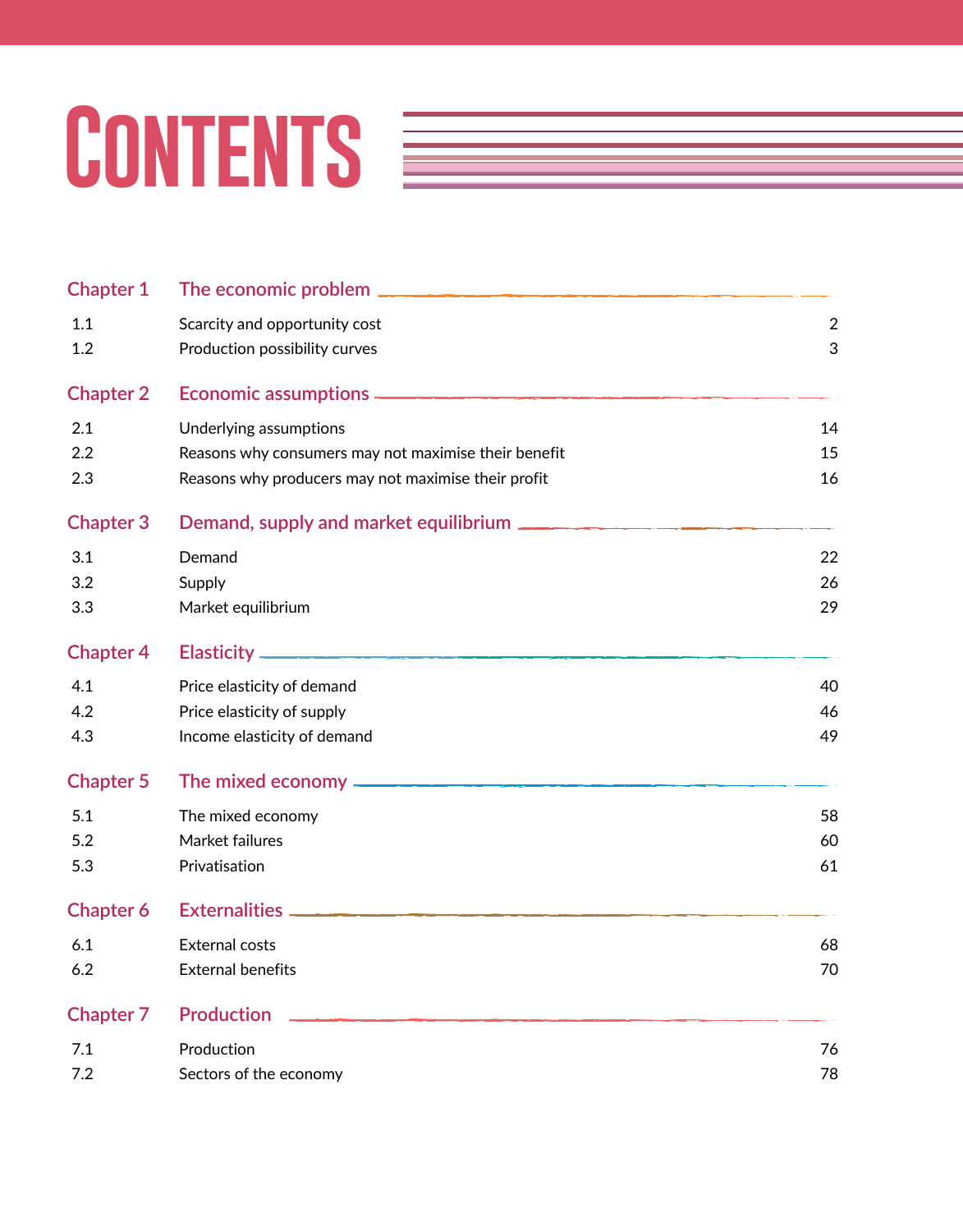| <b>Chapter 8</b>  | <b>Productivity and division of labour</b>                           |     |
|-------------------|----------------------------------------------------------------------|-----|
| 8.1               | Productivity                                                         | 86  |
| 8.2               | Division of labour                                                   | 89  |
| <b>Chapter 9</b>  | Business costs, revenues and profit                                  |     |
| 9.1               | Revenue, cost and profit                                             | 96  |
| 9.2               | Economies of scale                                                   | 98  |
| <b>Chapter 10</b> | Business competition                                                 |     |
| 10.1              | Competition                                                          | 110 |
| 10.2              | Monopolies                                                           | 115 |
| 10.3              | Oligopolies                                                          | 117 |
| <b>Chapter 11</b> |                                                                      |     |
| 11.1              | Demand for labour                                                    | 126 |
| 11.2              | Supply of labour                                                     | 128 |
| <b>Chapter 12</b> |                                                                      |     |
| 12.1              | Government policy to deal with externalities                         | 140 |
| 12.2              | Government regulation of competition                                 | 143 |
| 12.3              | Government intervention in the labour market                         | 144 |
| <b>Chapter 13</b> |                                                                      |     |
| 13.1              | Economic growth                                                      | 152 |
| 13.2              | Low and stable inflation                                             | 157 |
| 13.3              | Low unemployment                                                     | 160 |
| 13.4              | Surplus or balance on the current account of the balance of payments | 163 |
| 13.5              | Environmental issues                                                 | 166 |
| 13.6              | Redistribution of income                                             | 168 |
| <b>Chapter 14</b> | Government economic policies —                                       |     |
| 14.1              | <b>Fiscal policy</b>                                                 | 180 |
| 14.2              | Monetary policy                                                      | 184 |
| 14.3              | Supply-side policies                                                 | 186 |

<u> 1989 - Andrea Santa Andrea Andrea Andrea Andrea Andrea Andrea Andrea Andrea Andrea Andrea Andrea Andrea Andr</u>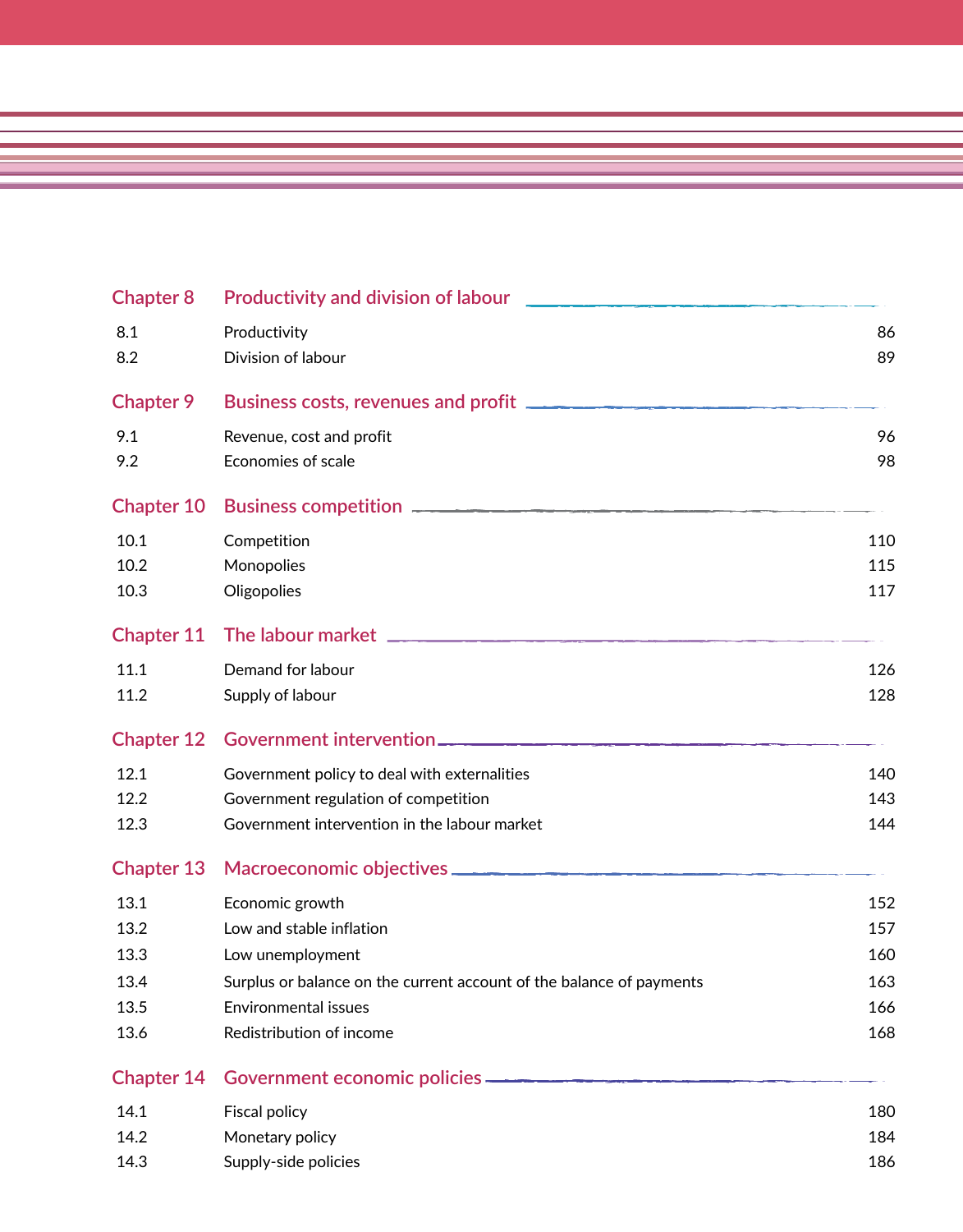|                      | Chapter 15 Relationships between objectives and policies |     |
|----------------------|----------------------------------------------------------|-----|
| 15.1                 | Relationships between objectives and policies            | 196 |
| <b>Chapter 16</b>    | <b>Globalisation</b>                                     |     |
| 16.1                 | Globalisation                                            | 204 |
| 16.2                 | Multinational corporations                               | 207 |
| <b>Chapter 17</b>    | International trade                                      |     |
| 17.1                 | International trade                                      | 216 |
| 17.2                 | Trade protection                                         | 218 |
| 17.3                 | <b>Trading blocs</b>                                     | 223 |
| <b>Chapter 18</b>    | <b>Exchange rates</b>                                    |     |
| 18.1                 | Exchange rates                                           | 230 |
| 18.2                 | Appreciation and depreciation                            | 233 |
| <b>Practice Test</b> |                                                          | 237 |
| Index                |                                                          | 261 |



Scan the QR code for answers to all exercise and Practice Test questions.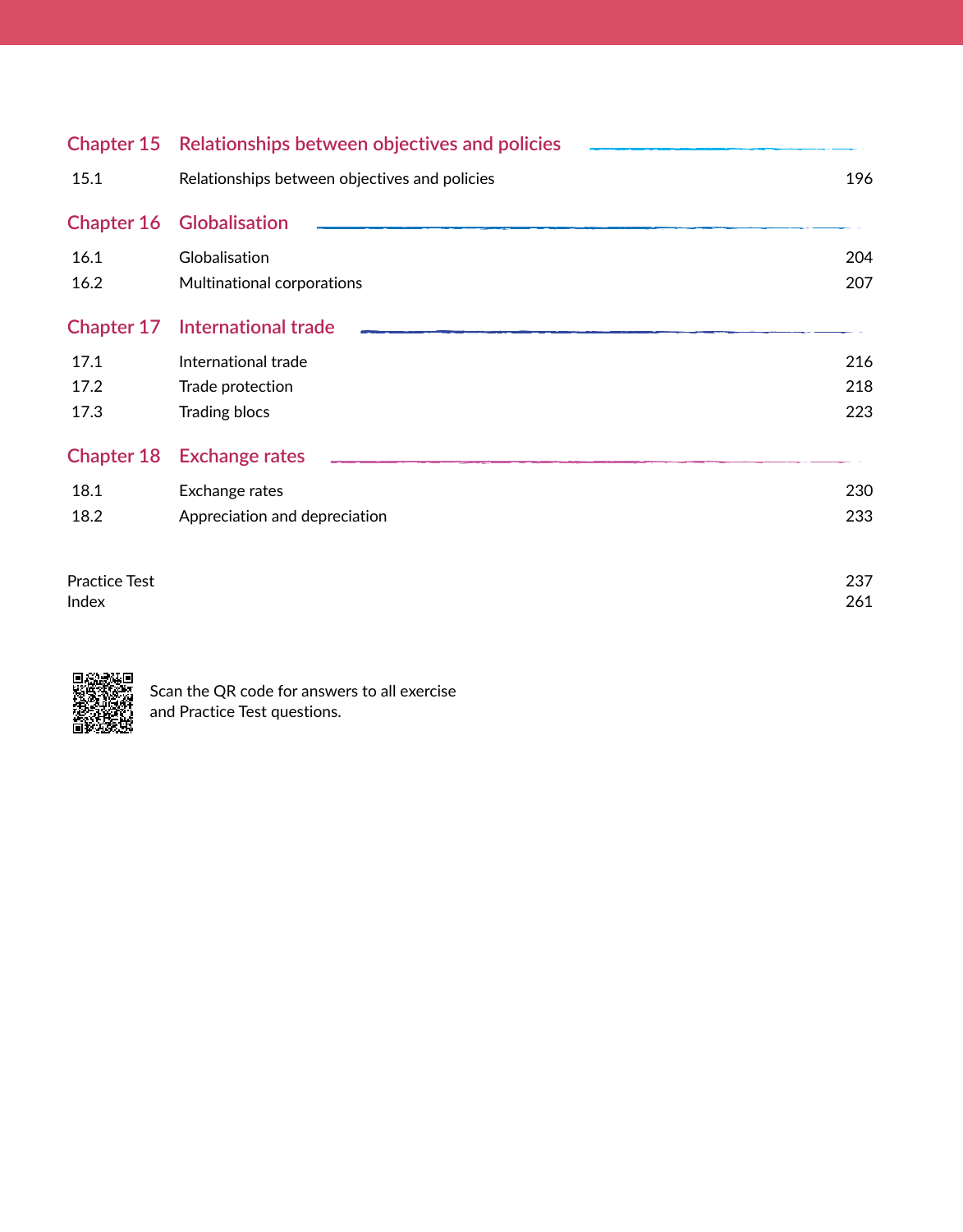

HН  $H$  H i

Шú **THE B** *<u>HII III</u>* 

# The economic problem

Exam tip

Don't define scarcity as either finite resources or unlimited wants. *Both* conditions must be satisfied.

### **1.1 Scarcity and opportunity cost**

Human beings have always wanted things beyond their basic needs (which are essential requirements to sustain life, such as water, food and shelter). However, as even young children soon find out, our wants might be unlimited but the resources available are finite and limited! The **economic problem** arises from the basic fact that resources are finite but wants are unlimited; this is also called the problem of **scarcity**. As all people's wants cannot be satisfied at the same time, there is a need for individuals, businesses and governments to make choices among them; the subject of **Economics** involves the study of how resources are allocated in an economy to satisfy needs and wants.

When a choice is made, it results in an alternative choice given up. For example, when a student uses one hour to study, then he/she is giving up the time (and leisure) to watch TV. This trade-off is called the **opportunity cost** of the choice – the value (or benefit) foregone of the next best alternative.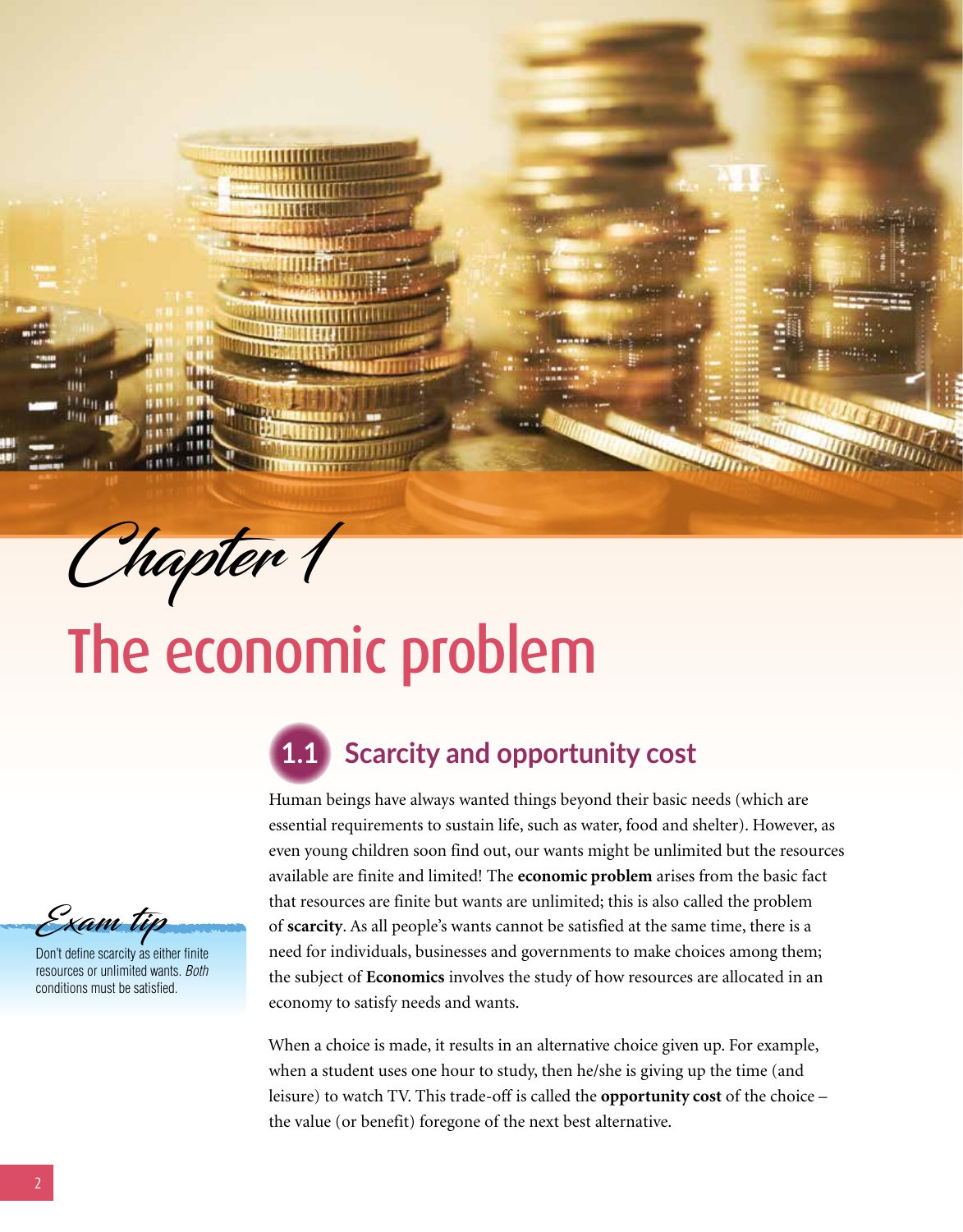**Chapter 1** The economic problem

Making choices by definition always incurs opportunity costs; and this affects how **economic agents** (consumers, producers and the government) behave. A consumer tries to maximise his/her welfare from consuming goods and services due to a limited budget (i.e. his/her income) – spending £20 on a meal means £20 less money available to buy other goods. A producer also has to choose – purchasing some expensive machinery now to increase production but not opening a new store; and it has to decide what goods to produce. The government has to decide where and how to spend its budget – investing £10 million on healthcare services means £10 million less financing available to spend on education or infrastructure such as roads.



Opportunity costs of the same situation are different to different economic agents. Pay attention to the economic agents (consumers, producers and government) that the question is focusing on.



**Figure 1.1** Government spending on healthcare means less spending elsewhere

# **1.2 Production possibility curves**

In Economics, diagrams are often used to illustrate and explain key ideas. Frequently, economists will use them together with idealised **economic models** in order to allow them to understand more clearly what is happening in a given situation. They can then check the model's predictions with real-world data and decide if the model is working well or whether it needs refining. A **production possibility curve** (PPC) is a curve that shows the maximum output combinations of two goods or services that can be produced in an economy, when resources are used fully and efficiently (the PPC can also be called a **production possibility frontier** – **PPF**). So the PPC is showing the maximum productive potential of an economy focusing on just two goods.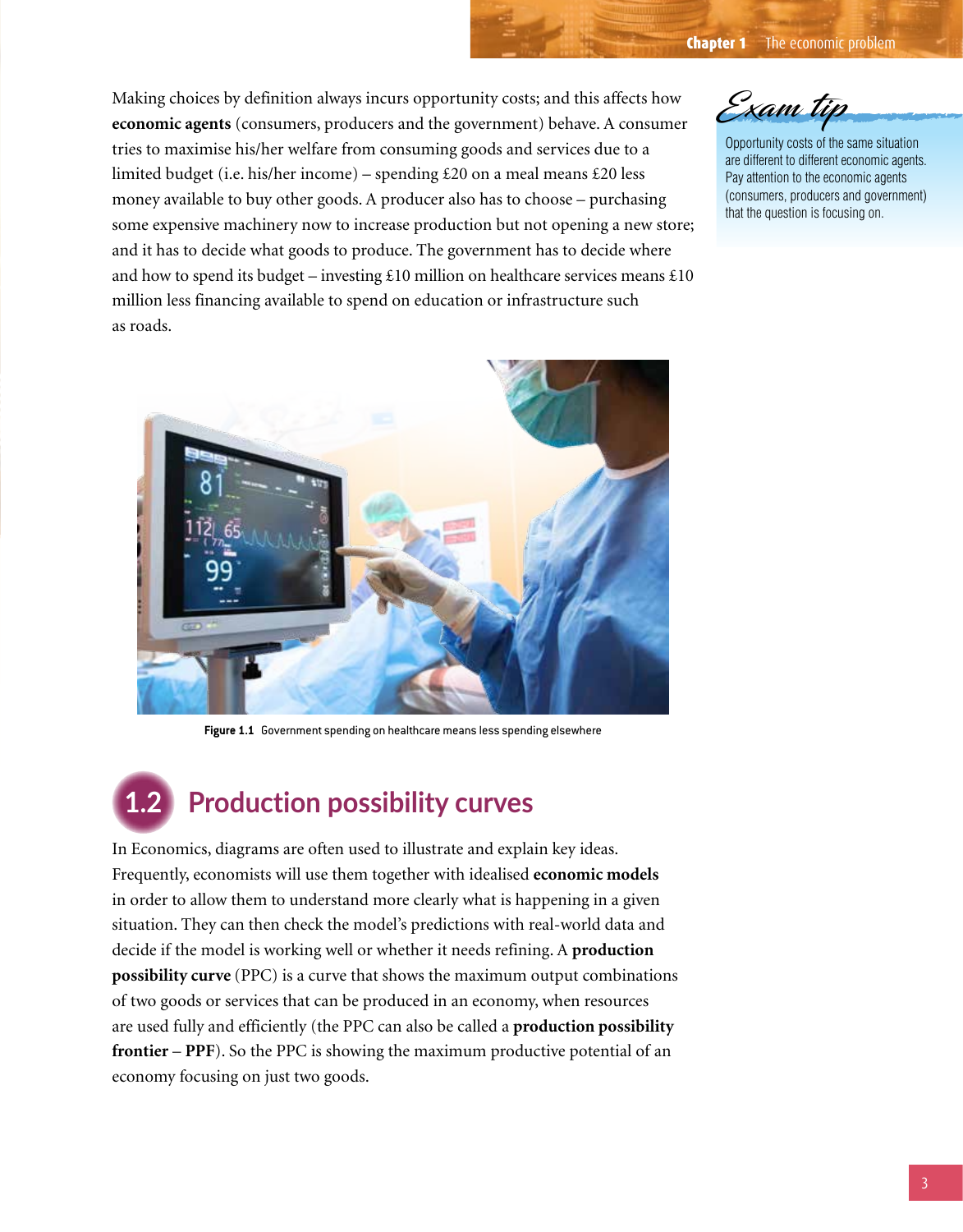

Figure 1.2 shows a typical PPC. One axis measures the amount produced of a good called 'X' and the other axis measures the amount produced of a good called 'Y'. The PPC bends concave down to the *x*-axis and each point on the curve indicates a unique output combination of good X and good Y. For instance, point D shows that 70 units of good X and 30 units of good Y are being produced.

The PPC can be used to illustrate the following concepts:

#### Fully employed or unemployed resources

As the PPC indicates the maximum possible output of an economy, any point on the PPC shows that resources are fully employed. Any point within the PPC (such as point A) means that there are **unemployed** or underutilised resources; as resources are not being used effectively this gives rise to **inefficiency**.

#### Possible and unobtainable production

Since resources available for production are scarce, the economy cannot produce at a point outside of the PPC; point E in Figure 1.2 represents an **unobtainable production** combination and illustrates the concept of scarcity. On the other hand, any point on the PPC or within the PPC (i.e. points A, B, C and D in Figure 1.2) are all possible output combinations.





If the PPC is a straight line, then it shows *constant opportunity cost* between the two goods. This means that resources are not specialised and can be substituted for each other.

**Figure 1.3** Output is produced using resources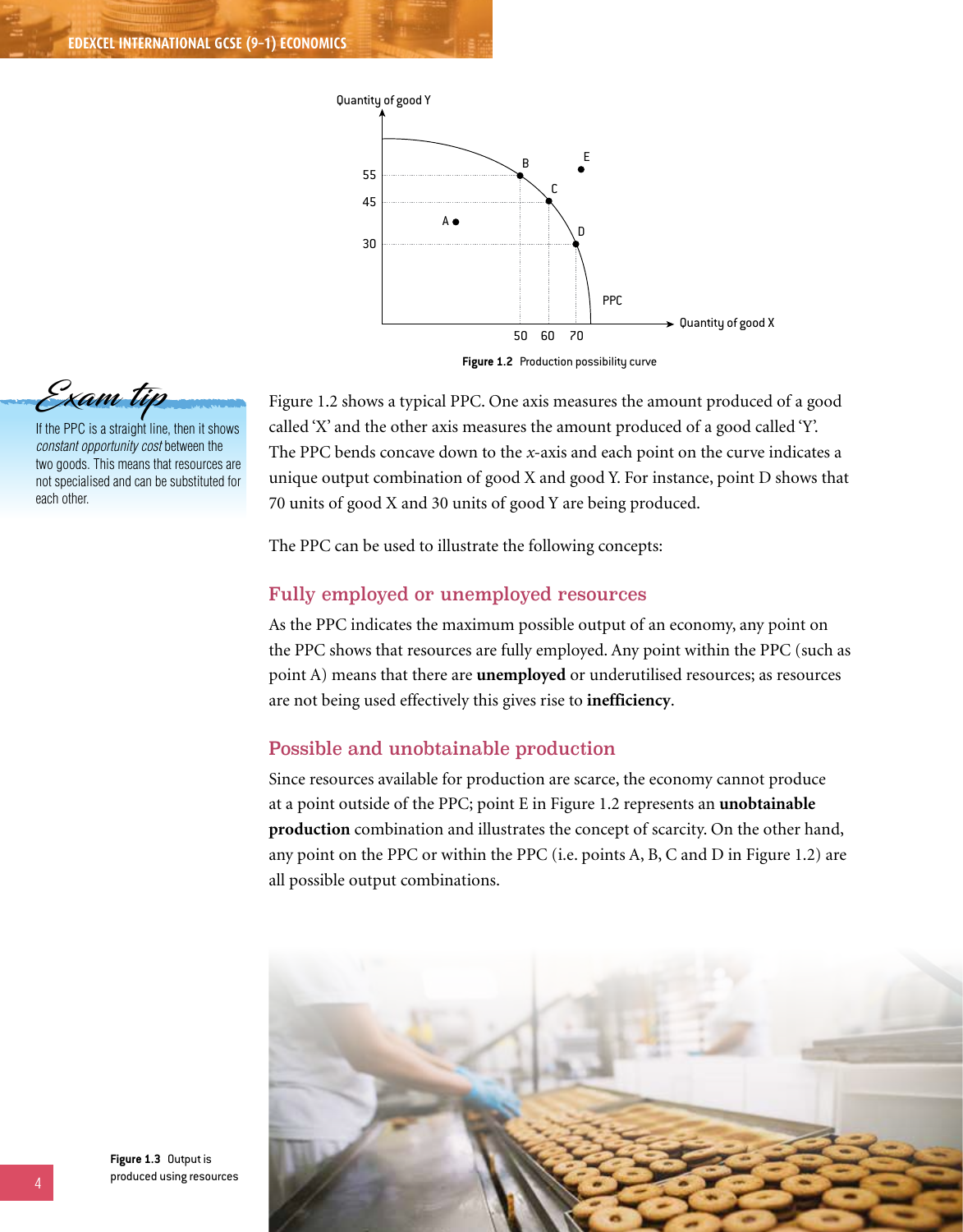## Summary

- $\blacksquare$  The economic problem arises because resources are finite but wants are unlimited.
- The opportunity cost of a choice is the value (or benefit) foregone of the next best alternative.
- A production possibility curve (PPC) is a curve that shows the maximum output combinations of two goods or services that can be produced in an economy when resources are used fully and efficiently.
- A PPC can be used to explain different economic concepts: fully employed or unemployed resources; possible and unobtainable production; opportunity cost; positive or negative economic growth.
- Economic growth can be caused by: an increase in the quantity of available resources; an increase in the quality of available resources; technological advancements.